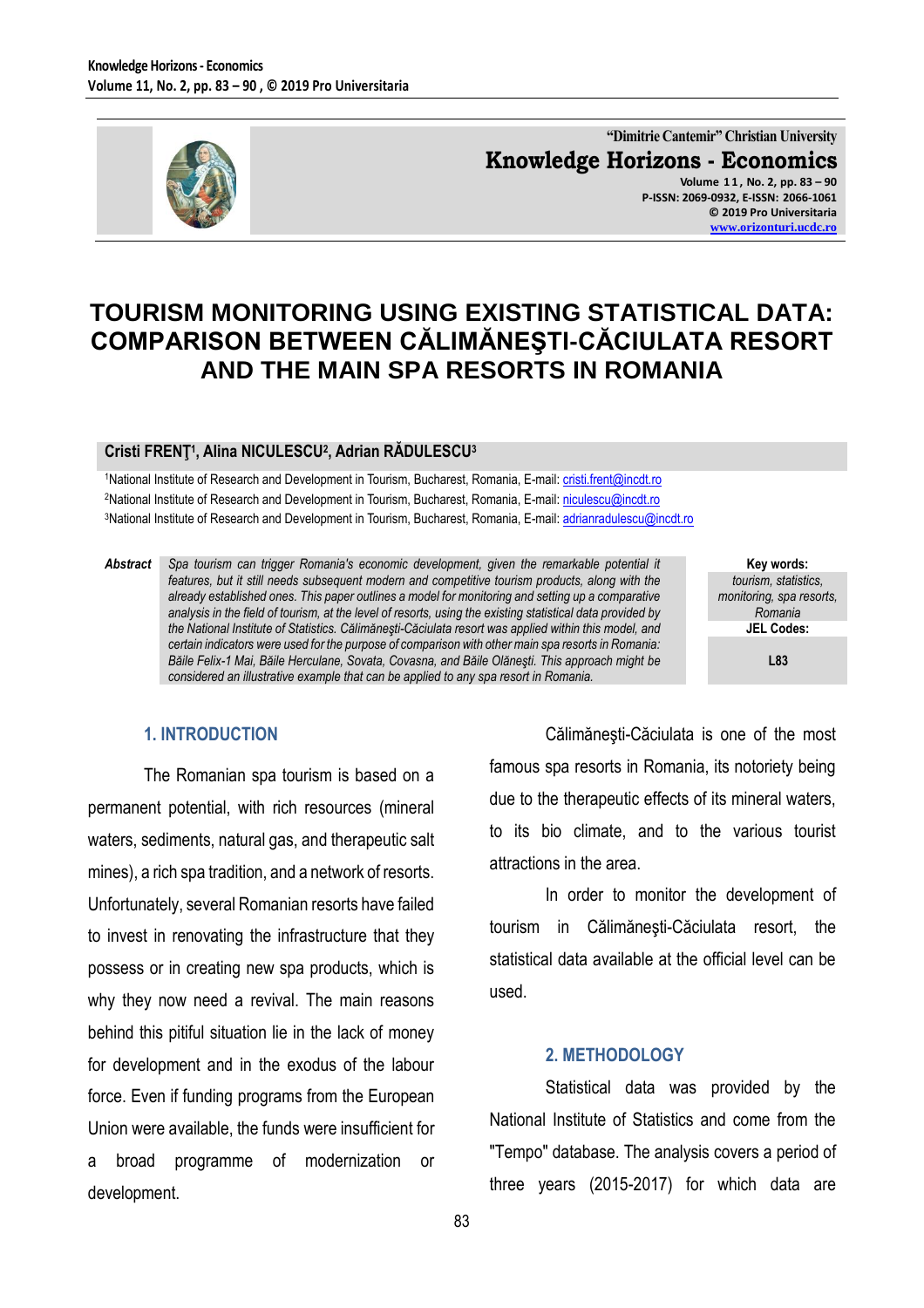available at the locality level. The following statistical indicators have been taken into account:

- Number of arrivals (number of tourists);
- Number of overnight stays;
- Average length of stay (derived indicator calculated as the ratio between the number of overnight stays and the number of arrivals);
- Number of beds:
- Occupancy rate (derived indicator calculated as the ratio between the number of overnight stays and the available accommodation capacity).

The form of presentation of statistical indicators is standardized and it falls into two directions:

- A table presentation with data for the latest three years in terms of absolute values and in percent increase / decrease, as compared to the previous year;
- A standardized chart featuring the weight of the main spa resorts out of the total spa resorts area for each of the above statistical indicators, excluding the occupancy rate.

An appendix was also included where all the spa resorts in Romania were illustrated on a map chart in terms of number of overnight stays and accommodation capacity.

## **3. ANALYSIS OF STATISTICAL INDICATORS**

## **3.1. Number of Registered Tourist Arrivals at the Accommodation Units**

Overall, in the latest three years, all six analyzed resorts recorded increases in the number of arrivals of tourists. The highest increase was observed in the case of Băile Olăneşti, in 2017 (+23.4%), followed in the same year by the category of "Other spa resorts" (+ 17.7%), and Băile Felix – 1 Mai (+14.2%). The lowest percentage of tourist arrivals was recorded in Băile Herculane (+ 1.5%) in 2017. Călimăneşti-Căciulata resort had a moderate growth rate (+ 6.3%) in 2017 but a higher one (+11.8%) in 2016. In 2016 was registered the sole decrease (-5%) in terms the number of arrivals, respectively for the category of "Other spa resorts". In terms of growth rates, Călimăneşti-Căciulata ranks third behind Băile Felix – 1 Mai, Băile Olăneşti and Covasna.

| No. | <b>Spa Resorts</b>    | 2017    | 2016    | 2015    | <b>Evolution</b><br>compared with<br>the previous year |         |
|-----|-----------------------|---------|---------|---------|--------------------------------------------------------|---------|
|     |                       |         |         |         | 2017                                                   | 2016    |
| 1.  | Băile Felix-1 Mai     | 202,438 | 177,204 | 144,862 | 14.2%                                                  | 22.3%   |
| 2.  | Călimănești-Căciulata | 162,111 | 152,527 | 136,400 | 6.3%                                                   | 11.8%   |
| 3.  | Băile Herculane       | 103,948 | 102,412 | 95,905  | 1.5%                                                   | 6.8%    |
| 4.  | Sovata                | 117,375 | 112,101 | 105,359 | 4.7%                                                   | 6.4%    |
| 5.  | Covasna               | 50,105  | 45,525  | 39,844  | 10.1%                                                  | 14.3%   |
| 6.  | Băile Olănești        | 47,183  | 38,231  | 34,102  | 23.4%                                                  | 12.1%   |
| 7.  | Other Spa Resorts     | 257,411 | 218,700 | 230,302 | 17.7%                                                  | $-5.0%$ |
| 8.  | TOTAL                 | 940,571 | 846,700 | 786,774 | 11.1%                                                  | 7.6%    |

# **Table 1. Number of Tourist Arrivals at the Main Spa resorts between 2015 and 2017**

Source: National Institute of Statistics, "Tempo" Database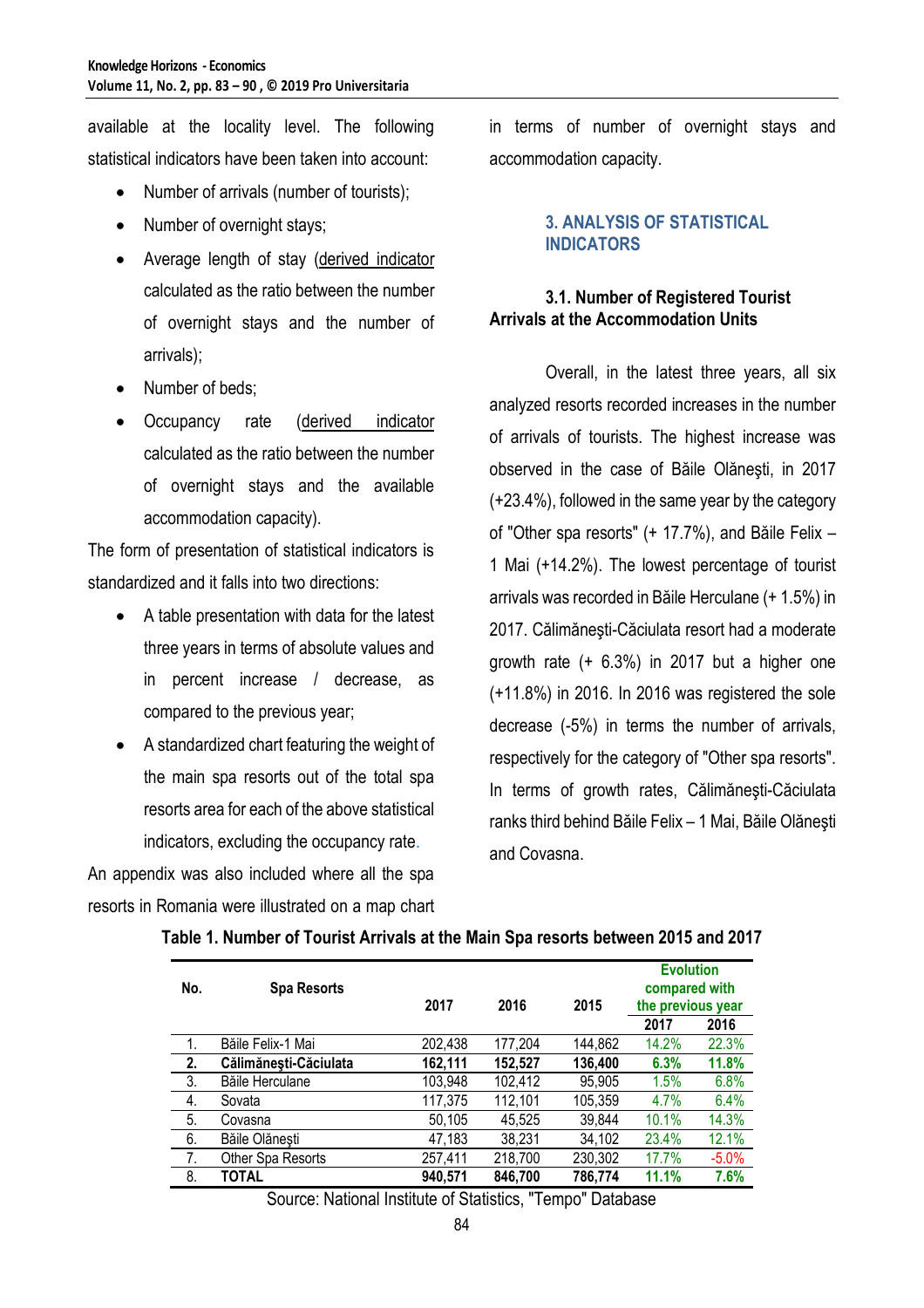Regarding the weights of the main spa resorts in the total number of arrivals in the period 2015-2017, the chart below shows that the Covasna and Băile Olăneşti resorts hold less than 5.5%, and, respectively, below 5% in this respect. The highest shares are recorded by the category of "Other spa resorts" (almost 30%), followed by Băile Felix-1 Mai (about 21%), Călimăneşti-Căciulata (little below 18%), Băile Herculane, and Sovata (around 12% each).



#### Source: National Institute of Statistics, *processed data* **Chart 1. The share of the main spa resorts in the total number of arrivals at spa resorts area between 2015 and 2017**

## **3.2. Overnight Stays**

In contrast with the indicator of tourist arrivals (that registered mainly increases), the number of overnight stays in some of the main six spa resorts analyzed also decreased, namely in Băile Felix-1 Mai (-9.5% in 2017), Sovata (-1.0% in 2016), and Covasna (-2.6% in 2017). It was Băile Felix -1 Mai resort that had also the highest growth

rate (+ 23.5% in 2016). The growth rates of the other resorts (including Călimăneşti-Căciulata resort) were relatively modest. For instance, in Călimănesti - Căciulata the growth rate was only 0.7% in 2017 and 3.6% in 2016.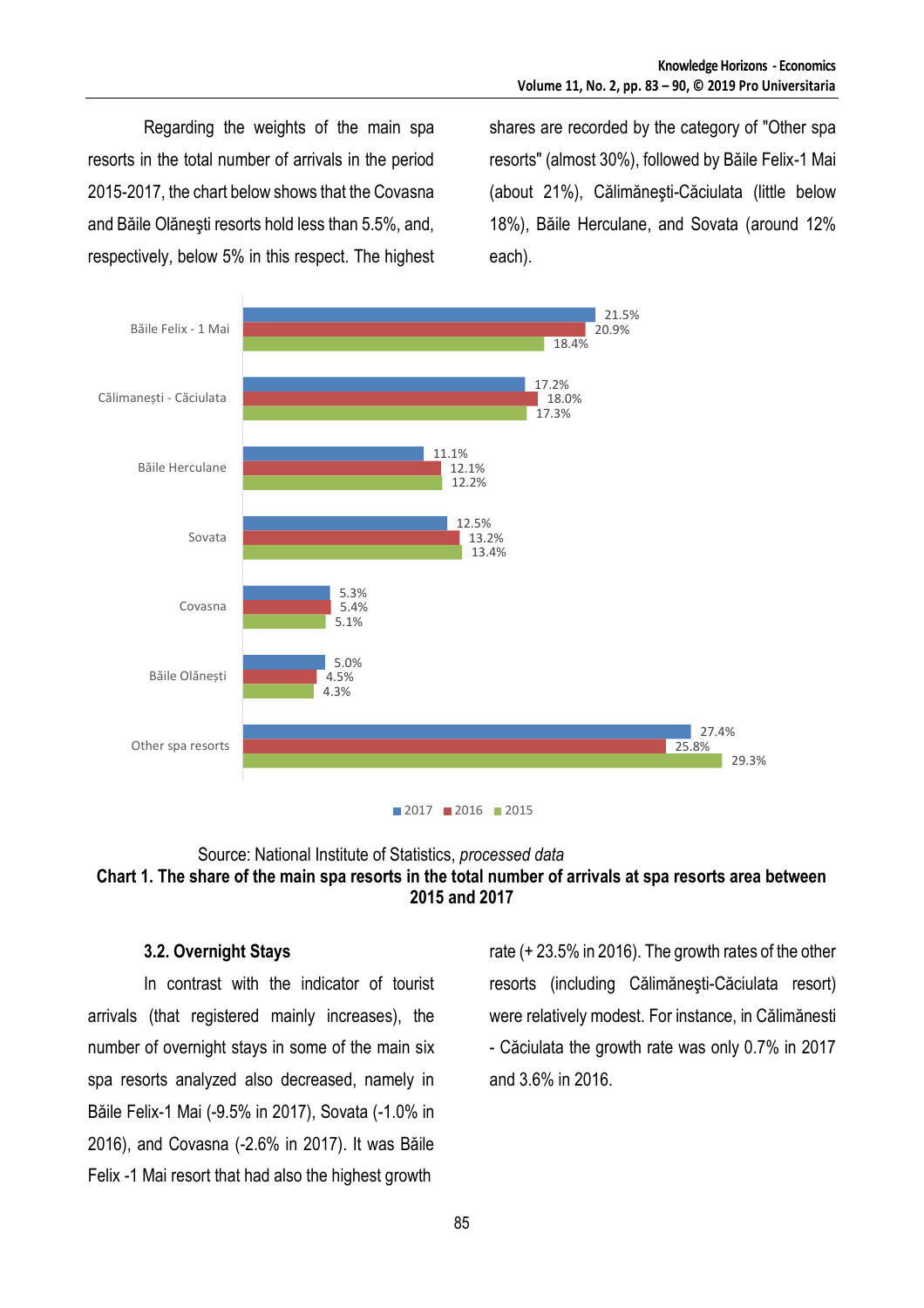| No.            | Spa resorts           | 2017      | 2016      | 2015      | <b>Evolution</b><br>compared<br>with the<br>previous year |         |
|----------------|-----------------------|-----------|-----------|-----------|-----------------------------------------------------------|---------|
|                |                       |           |           |           | 2017                                                      | 2016    |
| $\mathbf{1}$ . | Băile Felix-1 Mai     | 771,355   | 852,753   | 690,570   | $-9.5%$                                                   | 23.5%   |
| 2.             | Călimănești-Căciulata | 582,047   | 578,089   | 557,943   | 0.7%                                                      | 3.6%    |
| 3.             | Băile Herculane       | 485,426   | 481,397   | 464,700   | 0.8%                                                      | 3.6%    |
| 4.             | Sovata                | 397,888   | 380,250   | 384,193   | 4.6%                                                      | $-1.0%$ |
| 5.             | Covasna               | 385,132   | 395,371   | 366,330   | $-2.6%$                                                   | 7.9%    |
| 6.             | Băile Olănești        | 322,739   | 314,873   | 309,338   | 2.5%                                                      | 1.8%    |
| 7.             | Other spa resorts     | 1,251,634 | 1,180,845 | 1,141,340 | 6.0%                                                      | 3.5%    |
| 8.             | TOTAL                 | 4,196,221 | 4,183,578 | 3,914,414 | 0.3%                                                      | 6.9%    |

Source: National Institute of Statistics, "Tempo" Database

Similarly to the arrivals, the highest shares in the total number of overnight stays between 2015 and 2017 were also held by the category of "Other spa resorts" (almost 30%), followed by Băile Felix-1 Mai

(approximately 20%), Călimăneşti-Căciulata (13- 14%), and Băile Herculane (almost 12%). Sovata, Covasna, and Băile Olăneşti recorded smaller weights (each below 10%).



Source: National Institute of Statistics, *processed data* **Chart 2. The share of the main spa resorts in the total number of overnight stays in spa resorts area between 2015 and 2017**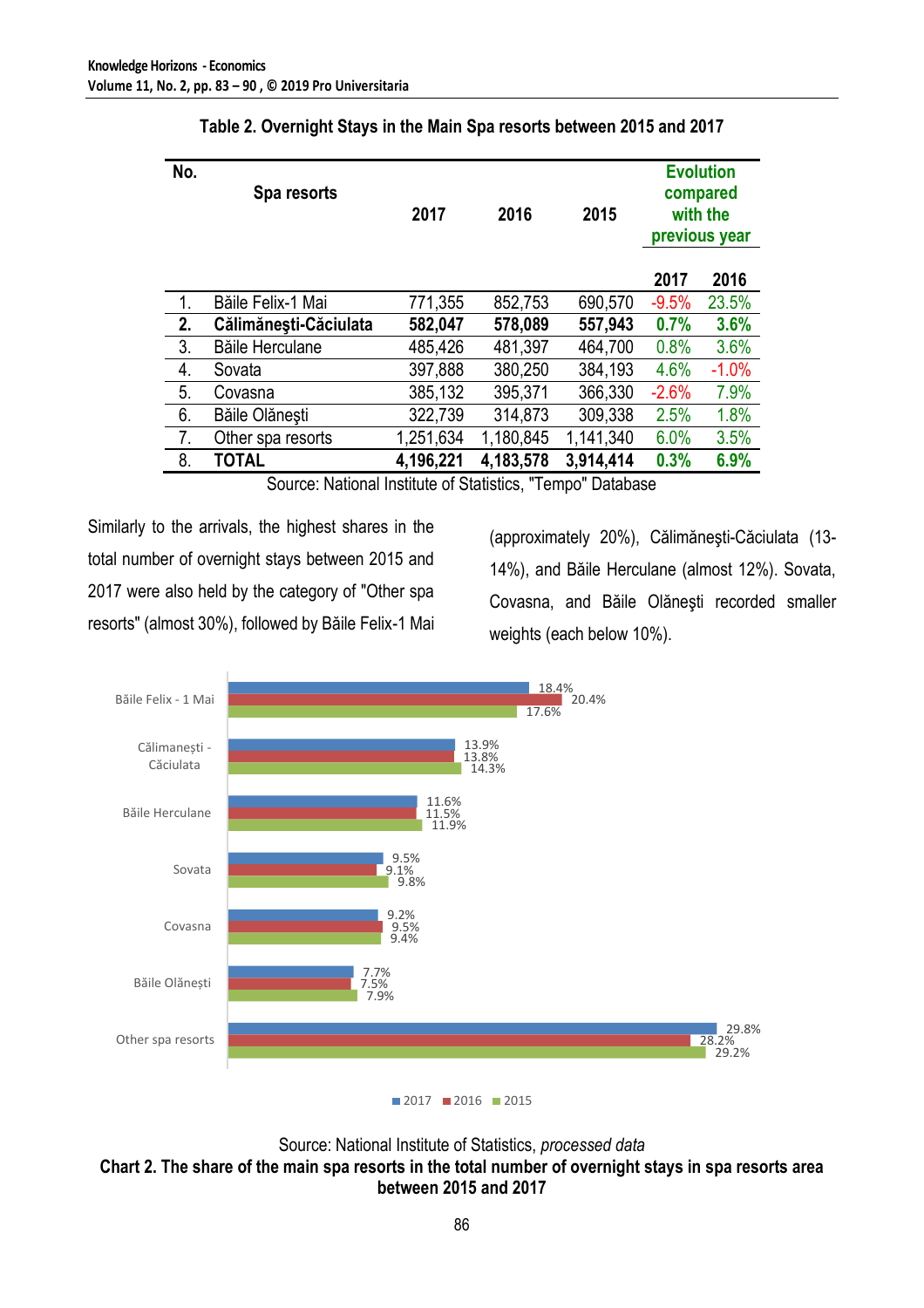# **3.3. Average Length of Stay**

In 2017, the average length of stay recorded in Călimăneşti-Căciulata was of 3.6 days, decreasing compared to the other two previous years taken into account. Besides, the analyzed interval (2015-2017) was marked by many decreases in the length of stay in almost all other spa resorts, the most pronounced being in 2017, in Băile Felix-1 Mai (-20.8%), Băile Olăneşti (-16.9%),

and Covasna (-16.9%). Only for the category of "Other spa resorts" there was an increase (+ 8.9% in 2016), as well as for Băile Felix-1 Mai (+ 0.9% in 2016). Of all the analyzed spa resorts, tourists stayed the most in Covasna (7.7-9.2 days), and in Băile Olăneşti (6.8-9 days), and the least in Sovata (3.4-3.6 days).

| No. | Spa resorts           | 2017 | 2016 | 2015 | <b>Evolution</b><br>compared with<br>the previous year |         |
|-----|-----------------------|------|------|------|--------------------------------------------------------|---------|
|     |                       |      |      |      | 2017                                                   | 2016    |
| 1.  | Băile Felix-1 Mai     | 3.8  | 4.8  | 4.8  | $-20.8%$                                               | 0.9%    |
| 2.  | Călimănești-Căciulata | 3.6  | 3.8  | 4.1  | $-5.3%$                                                | $-7.3%$ |
| 3.  | Băile Herculane       | 4.7  | 4.7  | 4.8  | $-0.7%$                                                | $-3.0%$ |
| 4.  | Sovata                | 3.4  | 3.4  | 3.6  | $-0.1%$                                                | $-7.0%$ |
| 5.  | Covasna               | 7.7  | 8.7  | 9.2  | $-11.5%$                                               | $-5.5%$ |
| 6.  | Băile Olănești        | 6.8  | 8.2  | 9.1  | $-16.9%$                                               | $-9.2%$ |
| 7.  | Other spa resorts     | 4.9  | 5.4  | 5.0  | $-9.9%$                                                | 8.9%    |
| 8.  | TOTAL                 | 4.5  | 4.9  | 5.0  | $-9.7%$                                                | $-0.7%$ |

Source: National Institute of Statistics, "Tempo" Database

**3.4. Accommodation Capacity and its Usage** Călimăneşti-Căciulata (alongside Băile Felix-1 Mai) is among the resorts that only registered increases from one year to another

between 2015 and 2017, in terms of accommodation capacity. On the opposite side, in Covasna resort the number of beds decreased.

| Table 4. Current Accommodation Capacity (no. of beds) in the Main Spa Resorts |
|-------------------------------------------------------------------------------|
| between 2015 and 2017                                                         |

| No. | Spa resorts           | 2017   | 2016   | 2015   | <b>Evolution</b><br>compared with<br>the previous year |         |
|-----|-----------------------|--------|--------|--------|--------------------------------------------------------|---------|
|     |                       |        |        |        | 2017                                                   | 2016    |
| 1.  | Băile Felix-1 Mai     | 7,145  | 6,920  | 6,555  | 3.3%                                                   | 5.6%    |
| 2.  | Călimănești-Căciulata | 3,790  | 3,621  | 3,615  | 4.7%                                                   | 0.2%    |
| 3.  | Băile Herculane       | 4,542  | 4,717  | 4,675  | $-3.7%$                                                | 0.9%    |
| 4.  | Sovata                | 3,758  | 3,612  | 3,813  | 4.0%                                                   | $-5.3%$ |
| 5.  | Covasna               | 2,268  | 2,283  | 2,308  | $-0.7%$                                                | $-1.1%$ |
| 6.  | Băile Olănești        | 2,752  | 2,622  | 2,688  | 5.0%                                                   | $-2.5%$ |
| 7.  | Other spa resorts     | 12,376 | 12,011 | 11,688 | 3.0%                                                   | 2.8%    |
| 8.  | TOTAL                 | 36,631 | 35,786 | 35,342 | 2.4%                                                   | 1.3%    |

Source: National Institute of Statistics, "Tempo" Database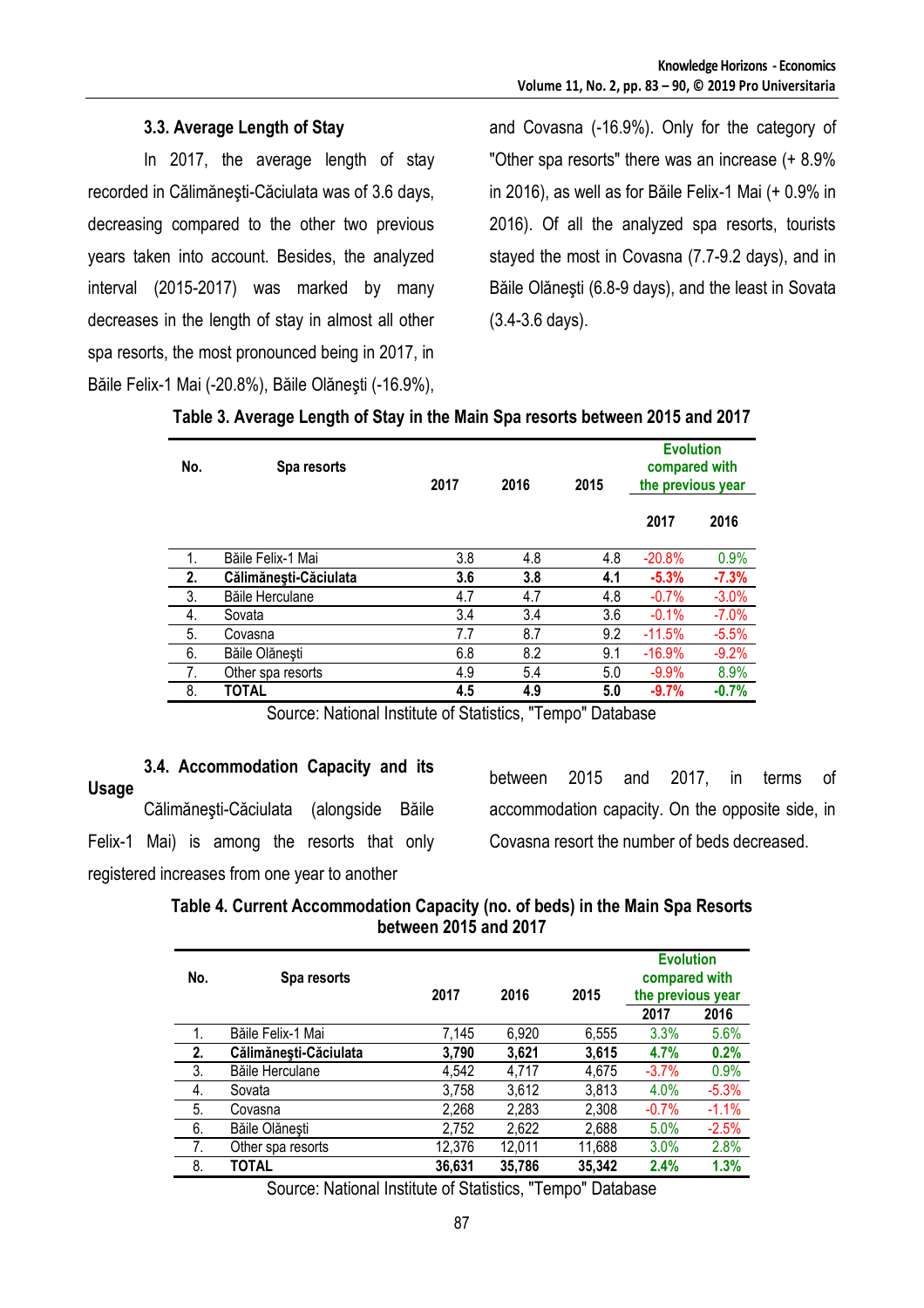Out of the main six analyzed resorts, the highest accommodation capacity was concentrated in Băile Felix -1 Mai (about 20%), followed by Băile Herculane (about 12-13%), and by CălimăneştiCăciulata, and Sovata (with approximately equal percentages, slightly above 10%). The smallest accommodation capacity was in Băile Olăneşti (below 8%), and in Covasna (below 6.5%).



### Source: National Institute of Statistics, *processed data* **Chart 3. The share of the main spa resorts in terms of the accommodation capacity of spa resorts area between 2015 and 2017**

#### **3.5. Occupancy rate**

In 2017, Călimăneşti-Căciulata had an occupancy rate of 44.8%, decreasing by 2.6% as compared to 2016. By comparison, higher occupancy rates of the beds in 2017 were registered in Covasna (57.4%), Sovata (46.5%), and Băile Felix -1 Mai (45.7%). It also stands out the fact that Băile Olăneşti was characterized by a

falling occupancy rate from one year to another between 2015 and 2017.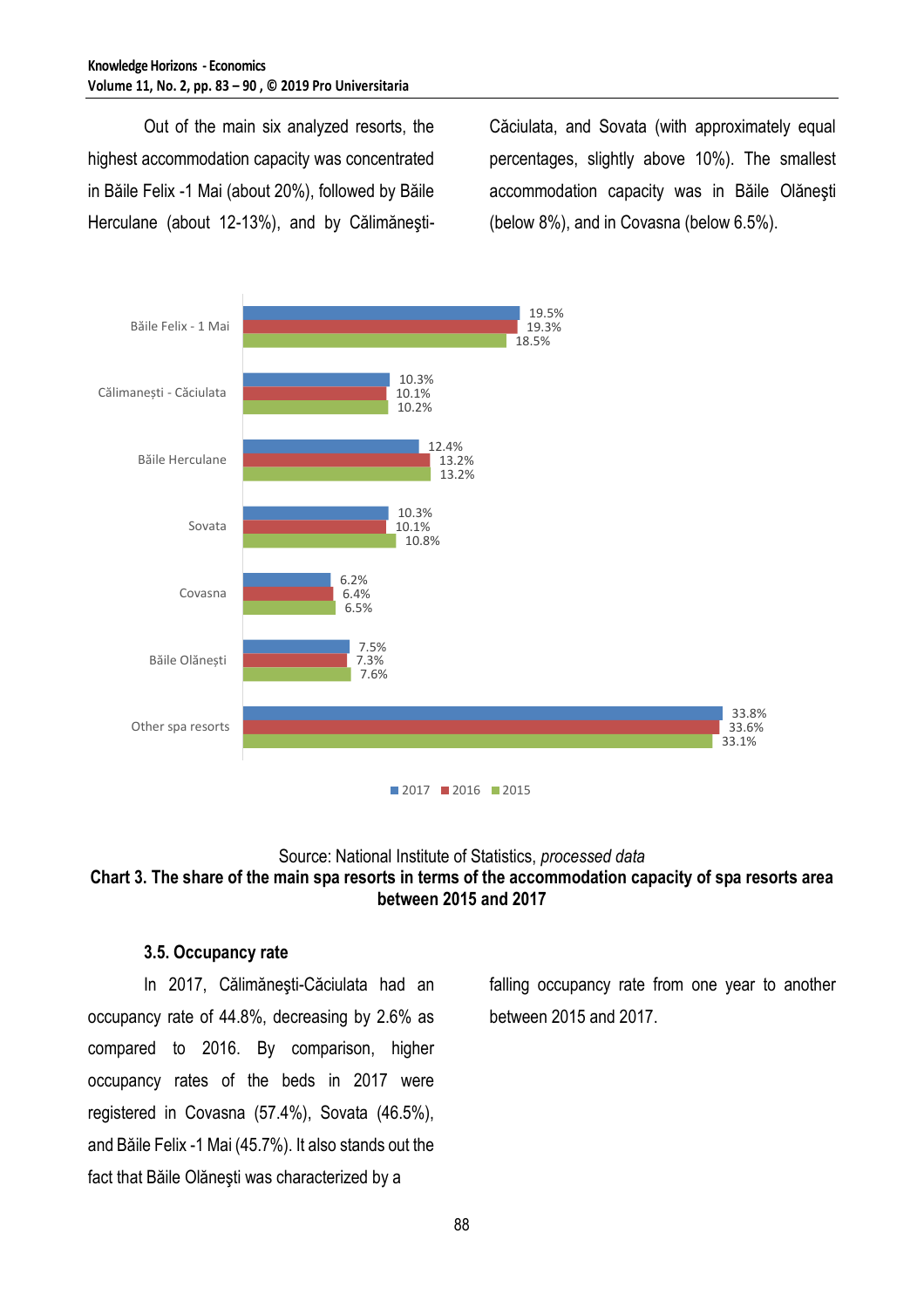| No. | Spa resorts           | 2017  | 2016  | 2015  | <b>Evolution</b><br>compared with<br>the previous year |         |
|-----|-----------------------|-------|-------|-------|--------------------------------------------------------|---------|
|     |                       |       |       |       | 2017                                                   | 2016    |
| 1.  | Băile Felix-1 Mai     | 45.7% | 52.9% | 47.6% | $-13.7%$                                               | 11.1%   |
| 2.  | Călimănești-Căciulata | 44.8% | 45.9% | 45.2% | $-2.6%$                                                | 1.6%    |
| 3.  | Băile Herculane       | 43.6% | 41.7% | 42.1% | 4.6%                                                   | $-1.0%$ |
| 4.  | Sovata                | 46.5% | 44.3% | 45.3% | 5.0%                                                   | $-2.1%$ |
| 5.  | Covasna               | 57.4% | 55.2% | 55.0% | 4.1%                                                   | 0.2%    |
| 6.  | Băile Olănești        | 35.9% | 40.7% | 41.3% | $-11.7%$                                               | $-1.4%$ |
| 7.  | Other spa resorts     | 37.7% | 40.1% | 37.0% | $-6.0%$                                                | 8.3%    |
| 8.  | TOTAL                 | 42.6% | 44.9% | 42.8% | $-5.1%$                                                | 4.8%    |

**Table 5. Occupancy Rate (%) in the Main Spa Resorts between 2015 and 2017**

Source: National Institute of Statistics, "Tempo" Database

\*\*\*

The current comparative analysis shows that Călimăneşti-Căciulata resort was situated in the top of spa resorts in Romania, as in 2017 it ranked as the second spa resort in the country in terms of recorded tourist traffic (after Băile Felix -1 Mai) and the third in terms of the available accommodation capacity, expressed in the number of beds (after Băile Felix -1 Mai and Băile Herculane).

#### **ACKNOWLEDGEMENTS**

This work was elaborated under the "Nucleu" Programme, and it was carried out with the support of the Ministry of Research and Innovation, under project "10N/2018".